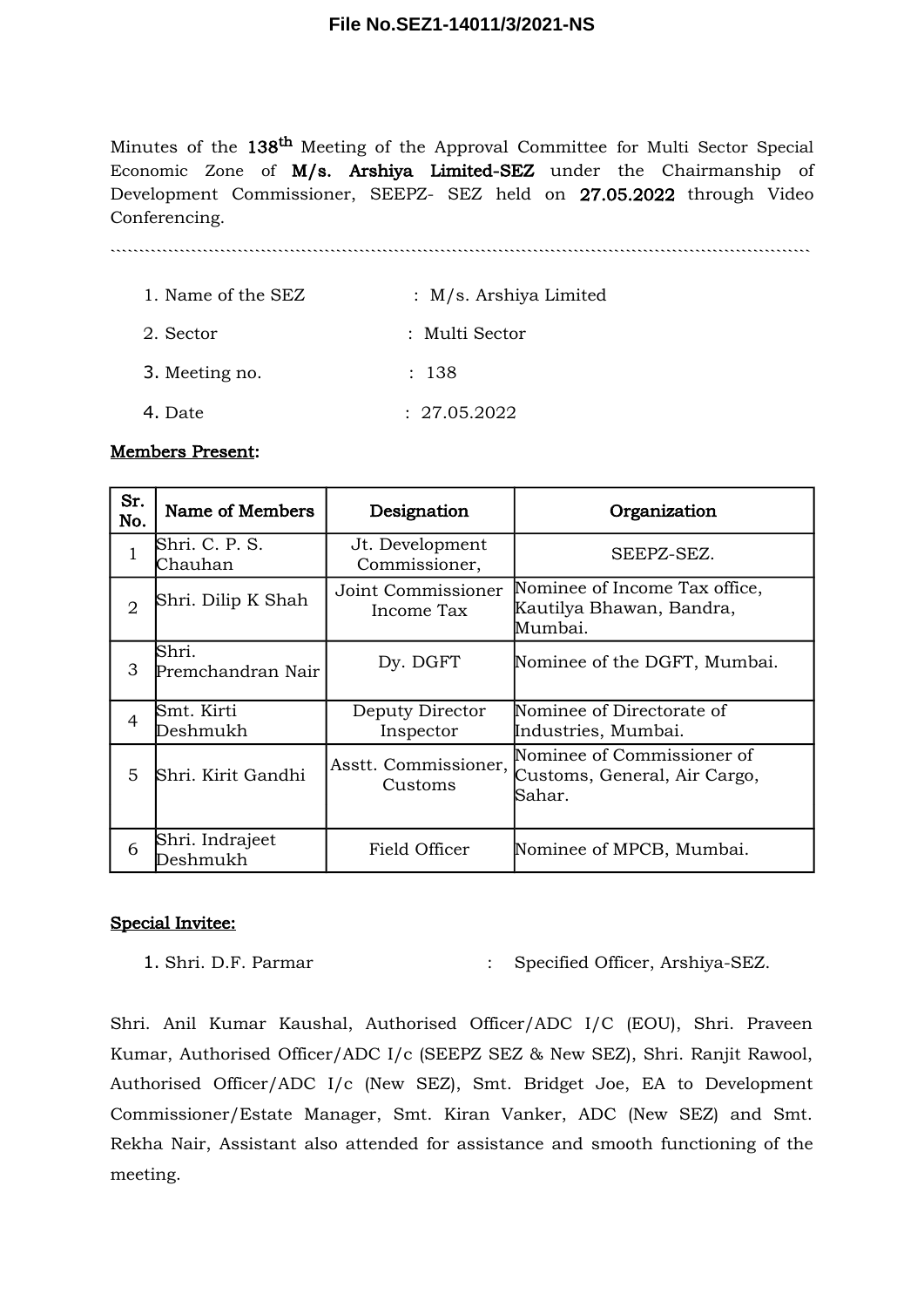#### **File No.SEZ1-14011/3/2021-NS**

# Agenda Item No. 1 : Confirmation of Minutes of the 137th meeting held on 28.04.2022.

The Minutes of the  $137<sup>th</sup>$  Meeting held on 28.04.2022 were confirmed with consensus.

----------------------------

#### Agenda Item No. 2: Proposal of M/s. Arshiya Panvel Logistics Services Private Limited (Unit-2) for setting up of a new unit at Arshiya- FTWZ, Raigad

M/s. Arshiya Panvel Logistics Services Private Limited (Unit-2) has requested for setting up of a new unit in Arshiya SEZ for Manufacturing/Service Activity for Blending of various imported CAB (Concentrated Alcoholic Beverages) HBS (High Bouquet Spirit)-various variants, CAB HP, CAB HP 12, CAB HP 8, CAB PP, CAB SS, Malt Whisky BMW at warehouse no. 08 and proposed FOB value of exports of Rs. 49850.00 Lakhs, FE Outgo of Rs. 44865.00 Lakhs and NFE of Rs. 4985.00 Lakhs & Employment of 5 persons.

Decision: After deliberation, the Committee deferred the proposal & directed the applicant to re-submit the revised application with correct Foreign Exchange Balance sheet and clarifying the nature of activities to be undertaken.

The meeting ended with the vote of thanks to the Chair.

Signed by Shri. Shyam Jagannathan Defairperson-2022.08:13:46 Reason: Appreyed<br>Development Commissioner